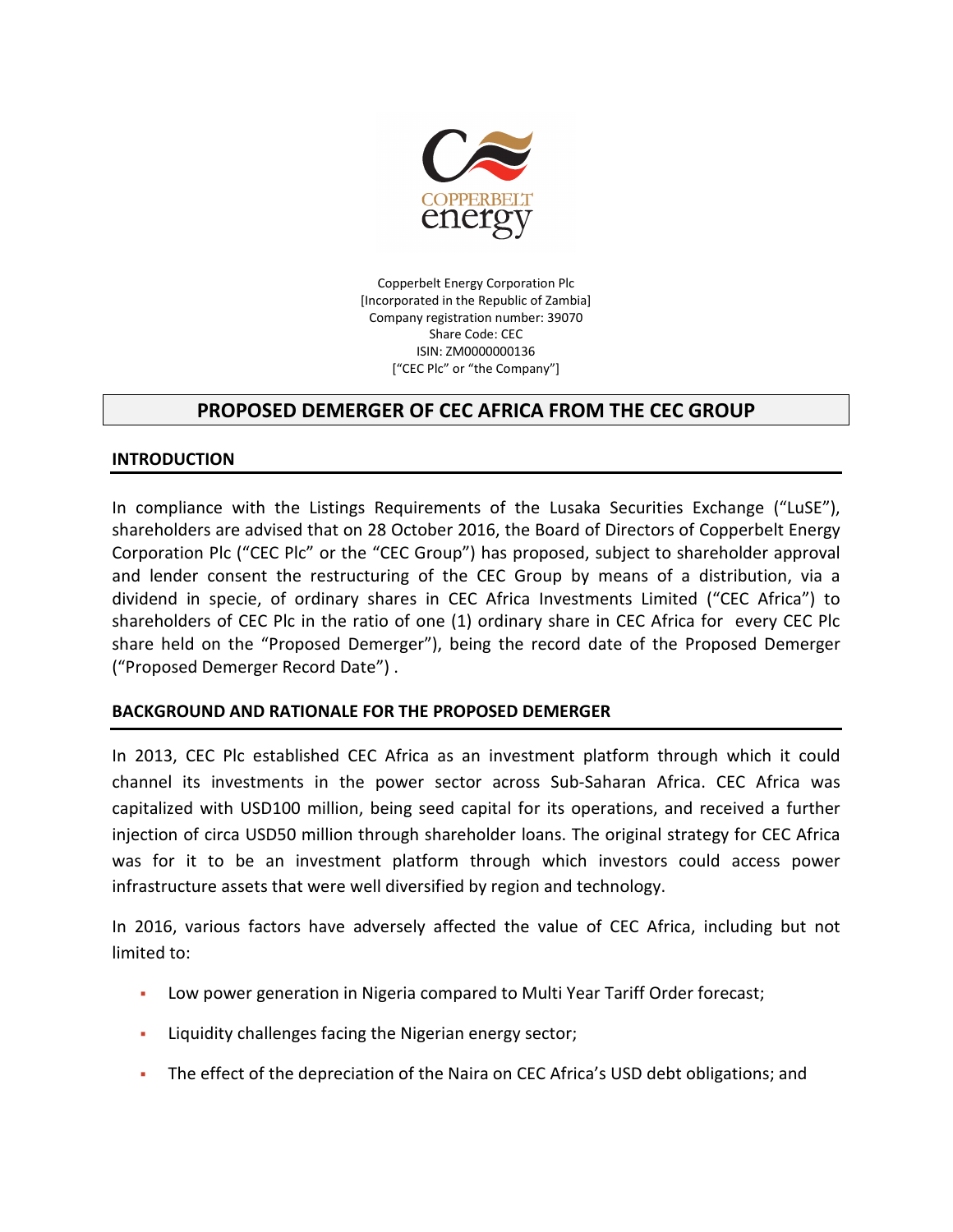Limited enforcement of the Nigerian power sector regulatory regime due to various factors.

These and other general matters have significantly impacted the fair value of CEC Plc's investment in CEC Africa.

### Accordingly:

- a. In compliance with IFRS 9, the Board of CEC Plc has considered an impairment of CEC Africa based on professional advice, and in applying the IFRS principles of determining fair value;
- b. The Board has, therefore, determined an impairment of USD99,999,999 million, which implies that the carrying value of CEC Africa in CEC Plc books reduces from USD100 million to USD1;
- c. The Board has further determined that the likelihood of deriving economic benefit from the CEC Africa receivable in excess to USD50 million, in accordance with the accounting policies and accounting standards, is low;
- d. The Board is of the view that the current challenges facing CEC Africa may be addressed, even though the timeline for resolution remains uncertain; and
- e. Until the current challenges are resolved, CEC Africa's financial performance will distort the strong performance of the CEC Plc business, which will continue to hinder CEC Plc from seeking further equity funding for progressing the project pipeline.

In recognition of the above, the Board is proposing the Demerger. This will result in the shareholders of CEC Plc holding their proportional interest in CEC Africa directly, while retaining their shareholding in CEC Plc. The Board believes the Proposed Demerger will remove the impact of the CEC Africa financial performance on CEC Plc and will allow the market to more appropriately value CEC Plc. In addition, shareholders will be able to retain their exposure to CEC Africa with a view to recover value from CEC Africa when the business issues identified above resolve. CEC Africa will remain unlisted on the LuSE and any other securities exchange, immediately post the distribution. CEC Africa will be quoted on the LuSE but full listing may be contemplated in the future.

## TERMS OF THE PROPOSED DEMERGER AND SHAREHOLDER APPROVAL

Subject to shareholder approval, the Proposed Demerger will be implemented at a ratio of 1 CEC Africa share for every CEC Plc share held at the close of business on the Proposed Demerger Record Date.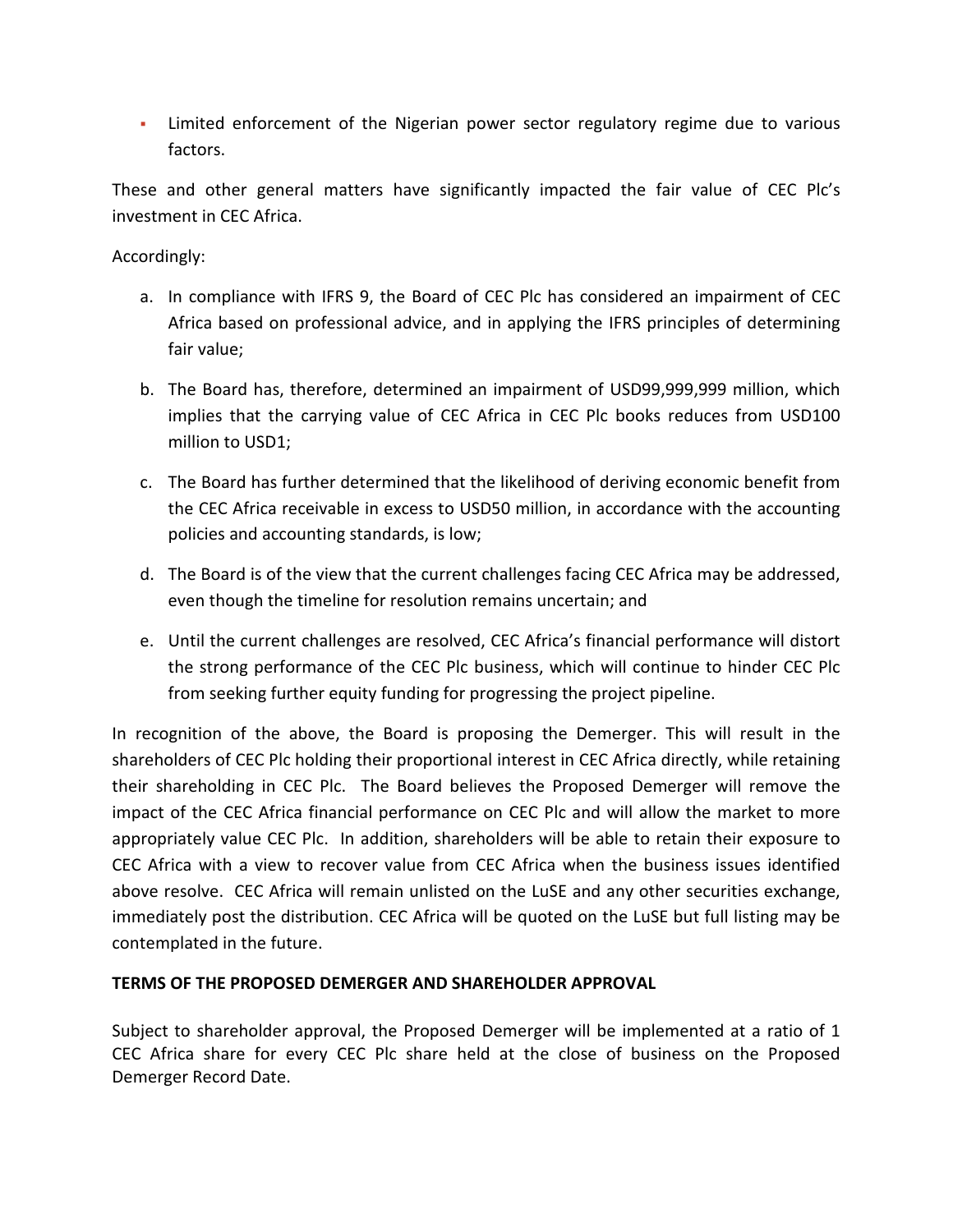### IMPLICATIONS OF THE PROPOSED DEMERGER AND PRO FORMA FINANCIAL EFFECTS

The Proposed Demerger:

- would not affect the beneficial shareholding of the CEC Group;
- would result in the de-consolidation of CEC Africa's financial statements from the CEC Group, and the reporting of CEC Plc financial performance excluding CEC Africa;
- would move ownership of CEC Africa from CEC Plc to CEC Plc Shareholders in proportion to their shareholding in CEC Plc on the Proposed Demerger Record Date;
- would not result in a change in the economic ownership;
- would entail Qualifying Shareholders receiving 1 CEC Africa Share for every 1 CEC Plc Share held;
- would result in CEC Africa no longer being a wholly owned subsidiary of CEC Plc;
- would result in CEC Africa being registered as a foreign company under the Companies Act; and
- would, subject to the registration of CEC Africa shares with the Securities and Exchange Commission ("SEC"), result in the quotation of CEC Africa on the LuSE.

The pro forma financial effects of the Proposed Demerger on CEC Plc are expected to be as follows:

|                                           | Currency | <b>Before</b> | Pro forma<br>adjustments | After         | Percentage<br>Change (%) |
|-------------------------------------------|----------|---------------|--------------------------|---------------|--------------------------|
| <b>EPS</b>                                | USD      | (0.08)        | $+0.15$                  | 0.07          | $+190%$                  |
| NAV per share                             | USD      | 0.18          | $+0.05$                  | 0.23          | $+30%$                   |
| Ordinary Shares in issue                  |          | 1,625,000,597 | 0                        | 1,625,000,597 | $0\%$                    |
| Weighted average Ordinary Shares in issue |          | 1,625,000,597 | 0                        | 1,625,000,597 | $0\%$                    |

#### EXTRAORDINARY GENERAL MEETING AND CIRCULAR TO SHAREHOLDERS

In compliance with the LuSE Listings Requirements and the Securities Act:

- a. A notice of Extraordinary General Meeting ("EGM") to consider the Proposed Demerger will be published on or about **15 November** 2016; and
- b. A Circular, containing further details of the Proposed Demerger, will be distributed to Shareholders on or about 22 November 2016.